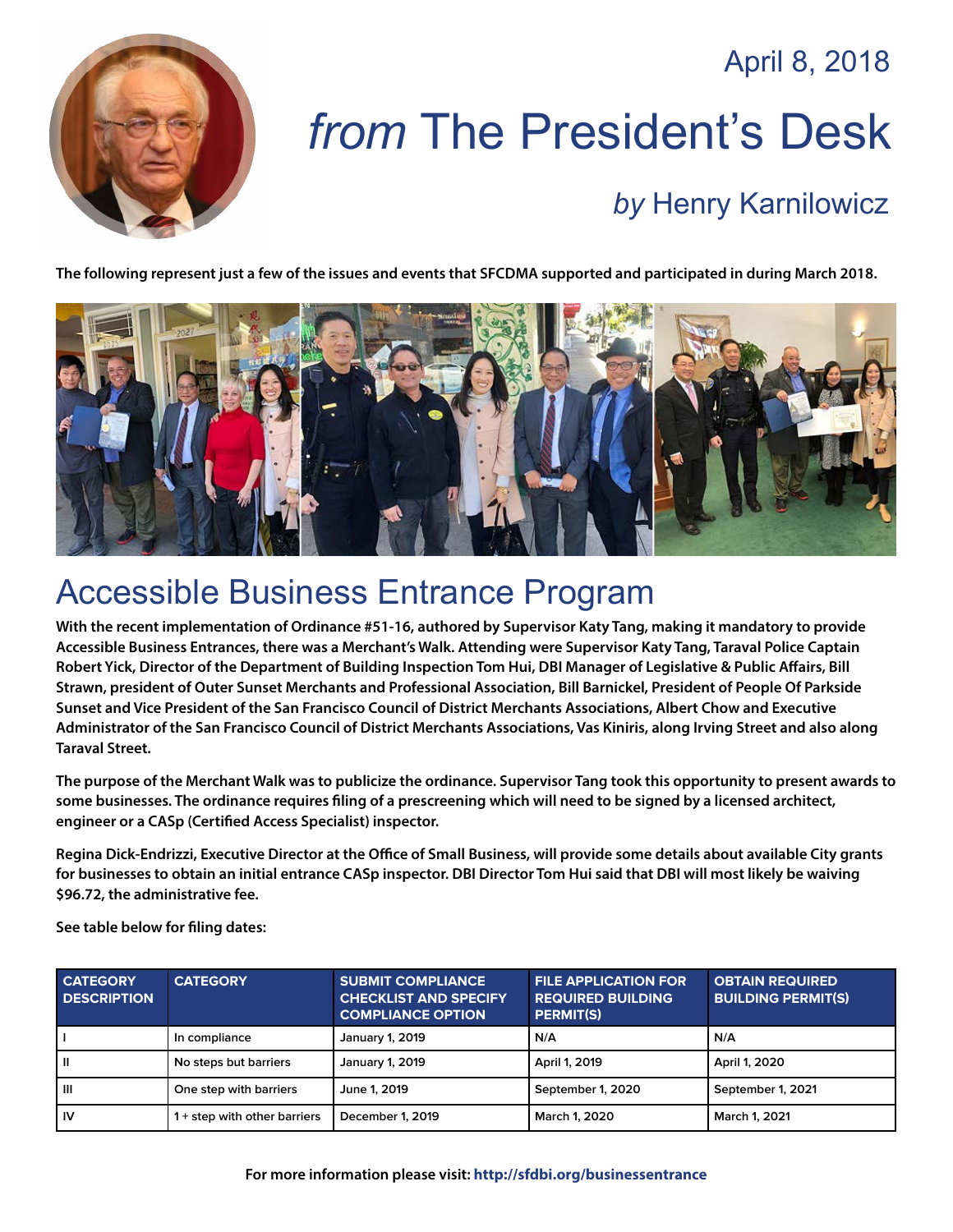

### Marina Merchants Walk

**We were thrilled to be invited by Mayor Mark Farrell to the Marina Merchants Walk along Chestnut Street, to support [Shop](http://shopdine49.com/)  [and Dine in the 49](http://shopdine49.com/). The contingent included District 2 Supervisor, Catherine Stefani, Northern Station Police Captain, Joseph Engler, Joaquin Torres and Marianne Mazucco-Thompson from OEWD, Vas Kiniris and myself.**

**The walk began at the Marina Market and from there we stopped off at a number of shops, including Fireside Cameras and the California Wine Company, who received awards and were offered registration as Legacy Businesses!**



#### GGBA WBA LGBT Summit & Power Lunch IV

**Congratulations to the GGBA and WBA on an awesome Power Lunch IV, with the theme "Welcome Home", at the Hyatt Regency Hotel.** 

**There were around 800 attendees from 21 LGBT Chambers of Commerce from cities around the country and from Vancouver and Toronto, Canada.**

**Senator Mark Leno and Helen Russell were the Co-Chairs. Featured Speakers included Alex Padilla, California Secretary of State, Dave Jones, California Insurance Commissioner, Dawn Ackerman, President of GGBA, Dan, L'Abbe, CEO, Granite Solutions, Marquita Thomas of LAGLCC, Greg Sarris, Chairman, Federated Tribes of the Graton Rancheria, and my favorite speaker - the effervescent and charming Paul Pendergast, GGBA Vice President. Gina Grahame of Gina Grahame Presents gave a rousing and inspirational speech.** 

**Mark Leno conducted the fire side chat with Randy Boissonnault, Member of the Canadian Parliament and Special Advisor to Canadian Prime Minister Justin Trudeau on LGBT Issues. The entertainment was provided by the famous Glide Ensemble Change Band. Prior to the lunch guests had the opportunity to network and stop by vendors with their marketing materials.**

**The Closing Reception was at the headquarters of Sterling Bank, generously provided by the founder Scott Seligman and Senior Vice President Stephen Adams, on the 44th Floor of the iconic Transamerica Pyramid, with panoramic views of the entire Bay Area.**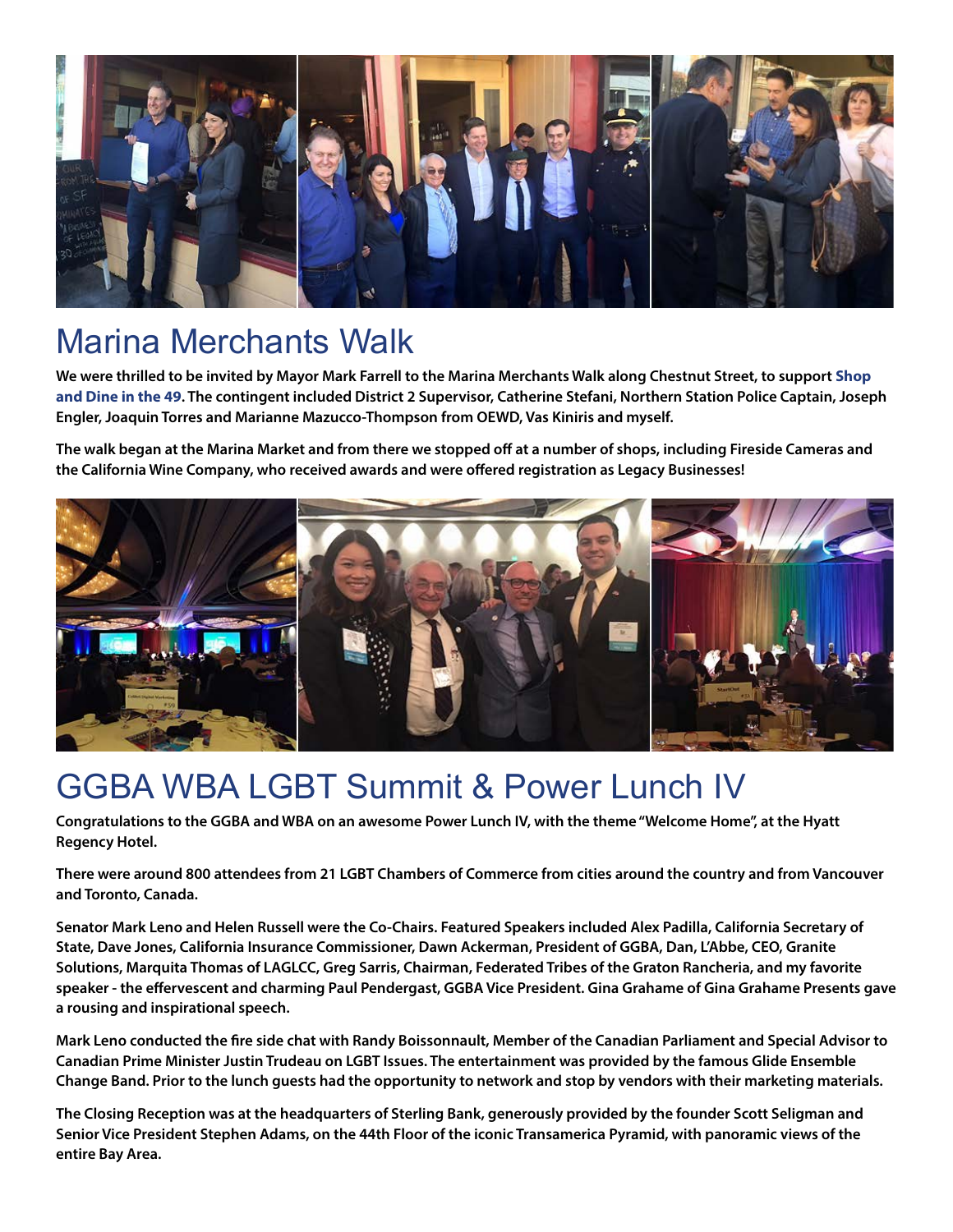

### Black and White Gala

**We attended this fundraising event for the Richmond District Neighborhood Center (RDNC) at the historic Golden Gate Club in the Presidio. The Honorary Chair was District 1 Supervisor, Sandra Lee Fewer. Entertainment was provided by Master Illusionist Patrick Martin. There was a sold out crowd, including many distinguished guests and the live auction brought in over \$38,000!**

**Also attending were David Heller, President of Greater Geary Boulevard Merchants and Business Association, Cynthia Huie, President of the Clement Street Merchants Association and Marjan Philhour and Yuka Ioroi, Board members of the Balboa Village Merchants Associations.**

**The Richmond District Neighborhood Center is the cornerstone for the Richmond community, serving families for over 38 years and supporting youth from childhood into adulthood. RDNC serves as the heart of our community by connecting over 5,000 people per year to important programming including:**

- **• Enriching after school programs for 2,600 youth each day at 8 different public schools in the neighborhood.**
- **• Food for 700 low income seniors and working families each week.**
- **• Employment and training for 50 youth each year.**
- **• Identity-based programming including the Black Student Union, Latinos Unidos, Feminist Club and more in their Beacon Youth Programs.**
- **• Low cost yoga, Zumba, Tai Chi and Ballroom Dance classes to over 100 neighbors each week**



### People Of Parkside Sunset Mixer

**This was a really wonderful and intimate mixer at the Footprint Shoe Store. President of POPS, Albert Chow welcomed the attendees and District 4 Supervisor, Katy Tang gave a warm speech, highlighting how Airbnb is attracting visitors to the district who are staying with host families. Taraval Police Captain, Robert Yick also spoke about the police work in the district.**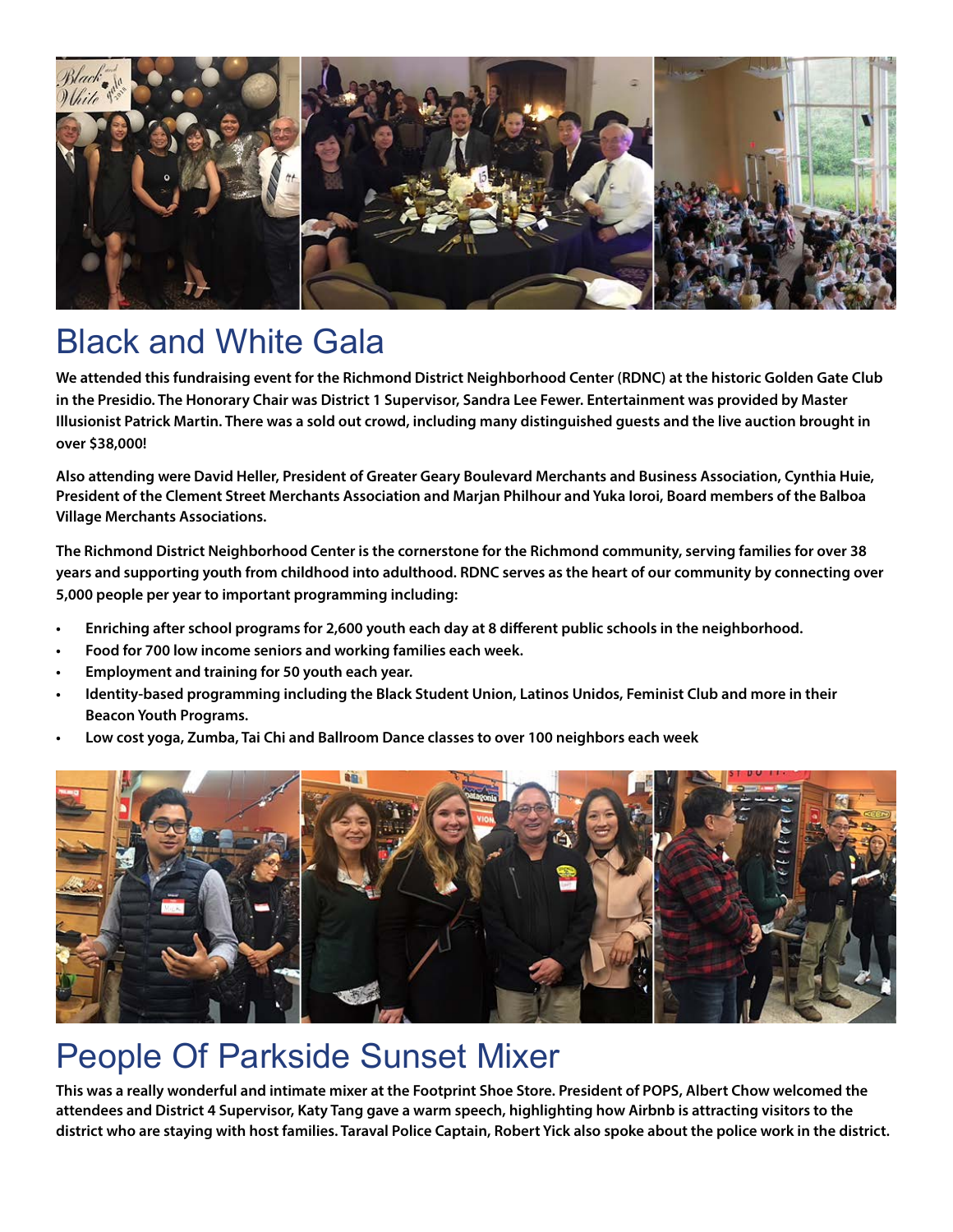

### Meeting with Twitter

**Vas Kiniris and I met with Tom Tarantino, Twitter's Chair of Crisis Response and Public Policy, in the huge dining room at Twitter HQ. We spoke about SFCDMA's mission and discussed with him what Twitter can do to assist us in our mission. We asked about sponsorship and also workshops. He replied that Twitter cannot commit to any sponsorship at this time, however they would be willing to do a workshop with us. We will be getting back to him to come up with a date and location.**



# Upper Divisadero Merchants Walk

**We collaborated with Airbnb for this Merchant Walk. Everyone met at Scopo Divino on California Street where owner, Tim Hayman welcomed the business owners, hosts and friends, and served wine. Among those present was Matt Middlebrook, from Airbnb, with his son. Kat Anderson, Victor Olivieri, Alexandra Crerend, Ron Lee, Vas Kiniris and I were also in attendance.** 

**Matt Middlebrook welcomed everyone with warm remarks and then the crowd was split into three groups who went on the Walk along California Street and Divisadero Street.**

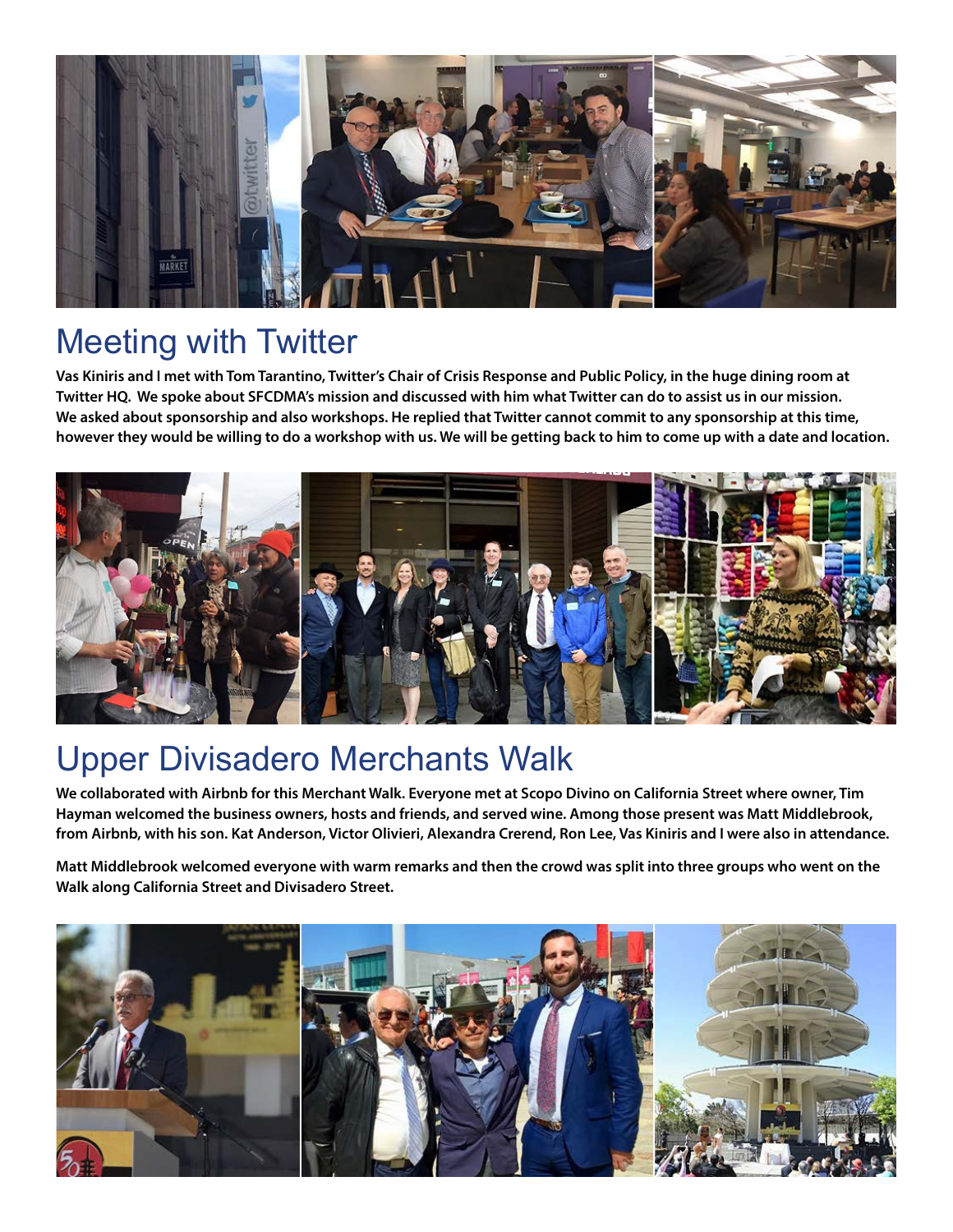# 50th Anniversary of the San Francisco Japan Center

**The Japantown Peace Pagoda, a gift from Osaka, Japan, San Francisco's sister city back in 1968, has become one of the city's landmarks. The city celebrated the 50th anniversary of the Japan Center Peace Plaza, which has dramatically changed the landscape and character of Japantown.**

**It was a gorgeous day and a wonderful ceremony with Emcee, George Yamasaki, Jr. There was a Cultural Performance - Song of Nihonmachi - by poet Genny Lim and the Lenora Lee Dance troupe. The blessings were given by the following: Rev. Ronald Kobata, Resident Minister, Buddhist Church of San Francisco, Rev. Grace Kaori Suzuki, Pastor, Christ United Presbyterian Church & JARF Treasurer, Rev. Masato Kawahatsu, Senior Minister, Konko Church of San Francisco & Konko Spiritual Center of South San Francisco, Minister & Head Minister Rev. Joanne Tolosa, Associate Minister, Konko Church of San Francisco. Among the many speakers there was Tomochika Uyama, Consul General of Japan, Supervisor London Breed, Phil Ginsburg, SF Rec. and Parks and Joseph Daneshgar, 3D Investments.**

**Our very own President of Japantown Merchants Association, Richard Hashimoto gave a wonderful and inspiring speech. He spoke of the city's redevelopment project and how it created a Japanese cultural and commercial center, but noted that it also came at a cost for families in more than 2,000 residences and businesses that were razed. He reminded those gathered that Japantown was 36 blocks large and after Urban Renewal it shrunk down to 9 blocks, and businesses that survived must be preserved. Among those also present were Alice Kawahatsu, President of the Japantown Task Force, Mohammed Nuru, Director of DPW, City Administrator Naomi Kelly, SFMTA Director, Ed Reisken, and OEWD Deputy Director, Joaquin Torres. Adam Straus, founder of Straus Events was responsible for putting on this inspiring event.**

#### **View the video: <https://www.youtube.com/watch?v=PFv3BcD7qn8>**



#### Union Street Easter Sunday Parade

**We were invited by Lesley Leonhardt, the Executive Director of the Union Street Association. She said that she would love us to join in the Parade, which travels along four blocks of Union Street with decorated convertibles. That morning we had our Executive Committee meeting, then Vas and I got together to attach our signs on the doors of our rented convertible and traveled to the staging area. Along the way I picked up Eva Lee, Board Member of Chinatown Merchants Association, and Nikki Cooper, Board Member of the Lower Haight Merchants and Neighbors Association, whose family followed us in their car. The parade included Mayor Mark Farrell, District 2 Supervisor Catherine Stefani, Senator Scott Wiener and Eleanor Carpenter, President of Union Street Association.**

**It was a really beautiful, sunny and warm day and it was great fun waving to the crowd gathered along the route watching, and cheering Happy Easter to them!**